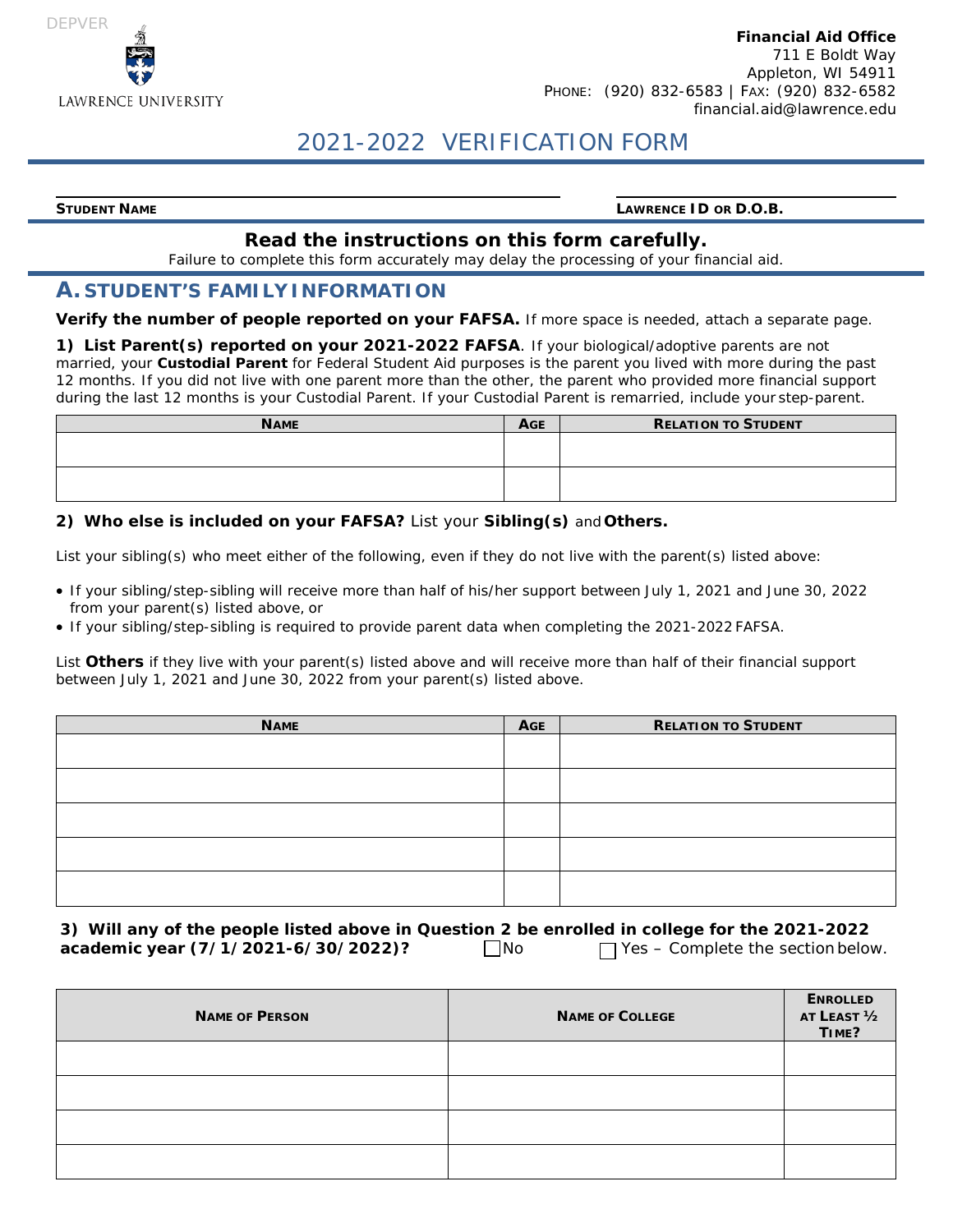## **B. STUDENT'S 2019 INCOME INFORMATION**

### **1) Did you file a 2019 federal tax return?**

Check the appropriate box below (YES or NO) and complete the corresponding section

(Section 2 if "Yes" or Section 3 if "No").

# **YES – Complete this section if you filed a 2019 tax return.**

**2) The income information reported on your 2021-2022 FAFSA must be verified in one of the ways listed below. Please check the appropriate box.**

### **FAFSA IRS Data Retrieval**

This option will likely be the fastest method. Visit the following site for help: lawrence.edu/info/offices/financial-aid/apply/verification

 $\Box$  I have successfully transferred my 2019 income data to my 2021-2022 FAFSA by using the "Link to IRS"

**Signed Copy of 2019 Tax Return**

Please make sure to **sign** your 2019 tax return. (Form 1040)

□ My signed 2019 federal tax return (IRS Form 1040) is included with this form.

Date IRS Data Retrieval used: \_

# **NO – Complete this section if you did not file a 2019 tax return.**

### **3) Check the box that applies.**

 $\Box$ I was not employed and had no income from work in 2019.

I was employed in 2019. Below is a list of my employer(s) and the **exact amount** earned.

#### **A copy of your 2019 W-2 Form(s) is required.**

Please submit your W-2 Form(s) along with this form.

| <b>EMPLOYER'S NAME</b> | DID YOU RECEIVE<br>A W-2 FORM?        | COPY OF W-2<br><b>FORM ATTACHED?</b> | <b>AMOUNT REPORTED IN</b><br>BOX 1 OF W-2 FORM |
|------------------------|---------------------------------------|--------------------------------------|------------------------------------------------|
|                        | Yes<br>$\sim$                         | No<br>Yes                            |                                                |
|                        | Yes                                   | No<br>Yes                            |                                                |
|                        | Yes                                   | No<br>Yes                            |                                                |
|                        | Yes                                   | No<br>Yes                            |                                                |
|                        |                                       |                                      |                                                |
| <b>UNTAXED INCOME</b>  | <b>DID YOU RECEIVE</b><br>A W-2 FORM? |                                      | <b>AMOUNT EARNED</b>                           |
|                        | No                                    |                                      |                                                |
|                        | No                                    |                                      |                                                |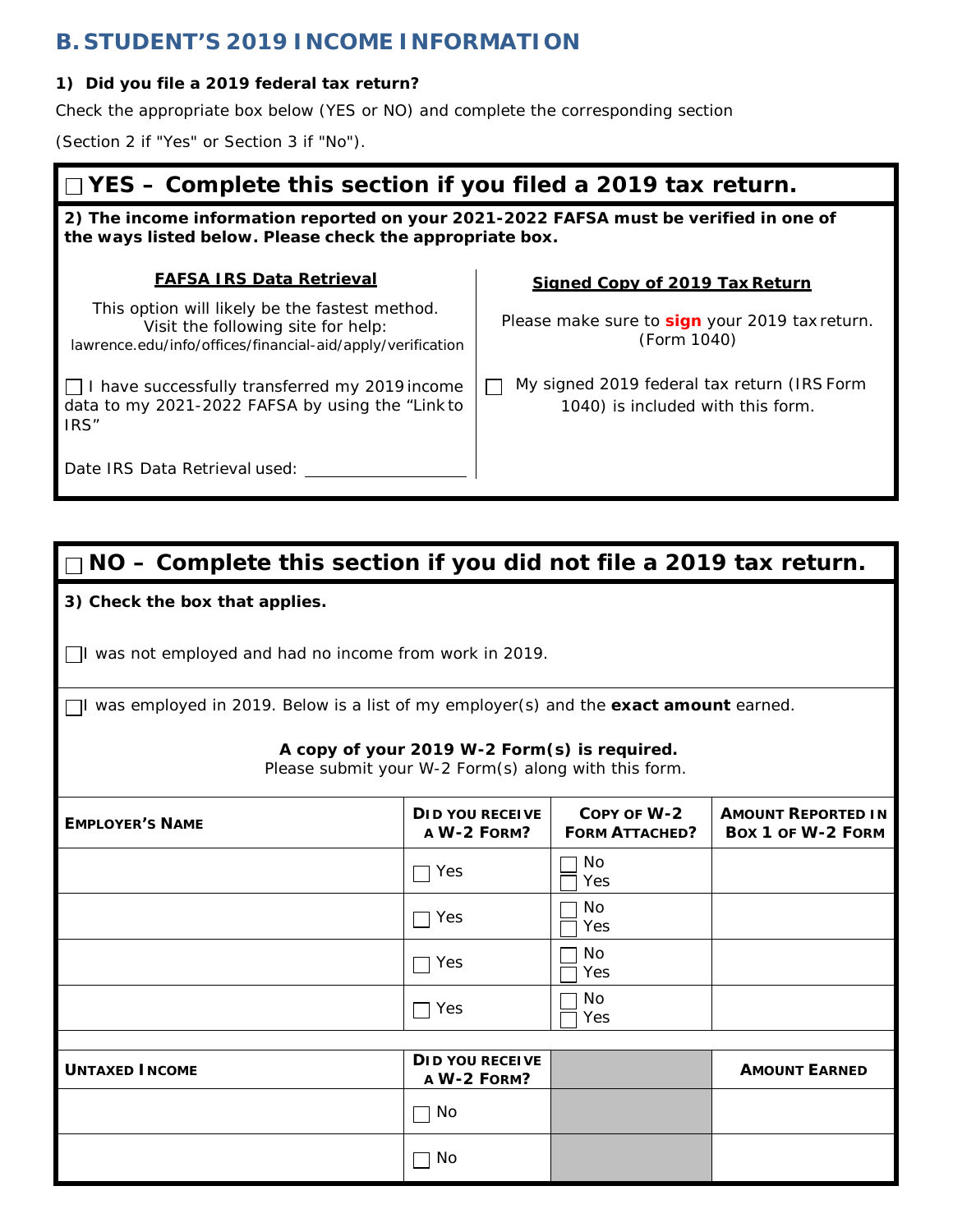## **C. PARENT 2019 INCOMEINFORMATION**

### **1) Did you file a 2019 federal tax return?**

Check the appropriate box below (YES or NO) and complete the corresponding section

(Section 2 if "Yes" or Section 3 if "No").

# **YES – Complete this section if you filed a 2019 tax return.**

**2) The income information reported on your 2021-2022 FAFSA must be verified in one of the ways listed below. Please check the appropriate box.**

### **FAFSA IRS Data Retrieval**

This option will likely be the fastest method. Visit the following site for help: **[www.lawrence.edu/mm/3074](http://www.lawrence.edu/mm/3074)**

 $\Box$  I have successfully transferred my 2019 income data to my 2021-2022 FAFSA by using the "Link to IRS."

### **Signed Copy of 2019 Tax Return**

Please make sure to **sign** your 2019 tax return. (Form 1040)

My signed 2019 federal tax return (IRS Form 1040) is included with this form.

Date IRS Data Retrieval used:

# **NO – Complete this section if you did not file a 2019 tax return.**

### **3) Check the box that applies.**

 $\Box$ I was not employed and had no income from work in 2019.

I was employed in 2019. Below is a list of my employer(s) and the **exact amount** earned.

### **A copy of your 2019 W-2 Form(s) is required.**

Please submit your W-2 Form(s) along with this form.

| <b>EMPLOYER'S NAME</b> | DID YOU RECEIVE<br>A W-2 FORM?        | COPY OF W-2<br><b>FORM ATTACHED?</b> | <b>AMOUNT REPORTED IN</b><br>Box 1 of W-2 FORM |
|------------------------|---------------------------------------|--------------------------------------|------------------------------------------------|
|                        | $\Box$ Yes                            | No<br>Yes                            |                                                |
|                        | Yes<br>$\mathbf{I}=\mathbf{I}$        | No<br>Yes                            |                                                |
|                        | $\Box$ Yes                            | No<br>Yes                            |                                                |
|                        | $\Box$ Yes                            | No<br>Yes                            |                                                |
|                        |                                       |                                      |                                                |
| <b>UNTAXED INCOME</b>  | <b>DID YOU RECEIVE</b><br>A W-2 FORM? |                                      | <b>AMOUNT EARNED</b>                           |
|                        | $\Box$ No                             |                                      |                                                |
|                        | No                                    |                                      |                                                |